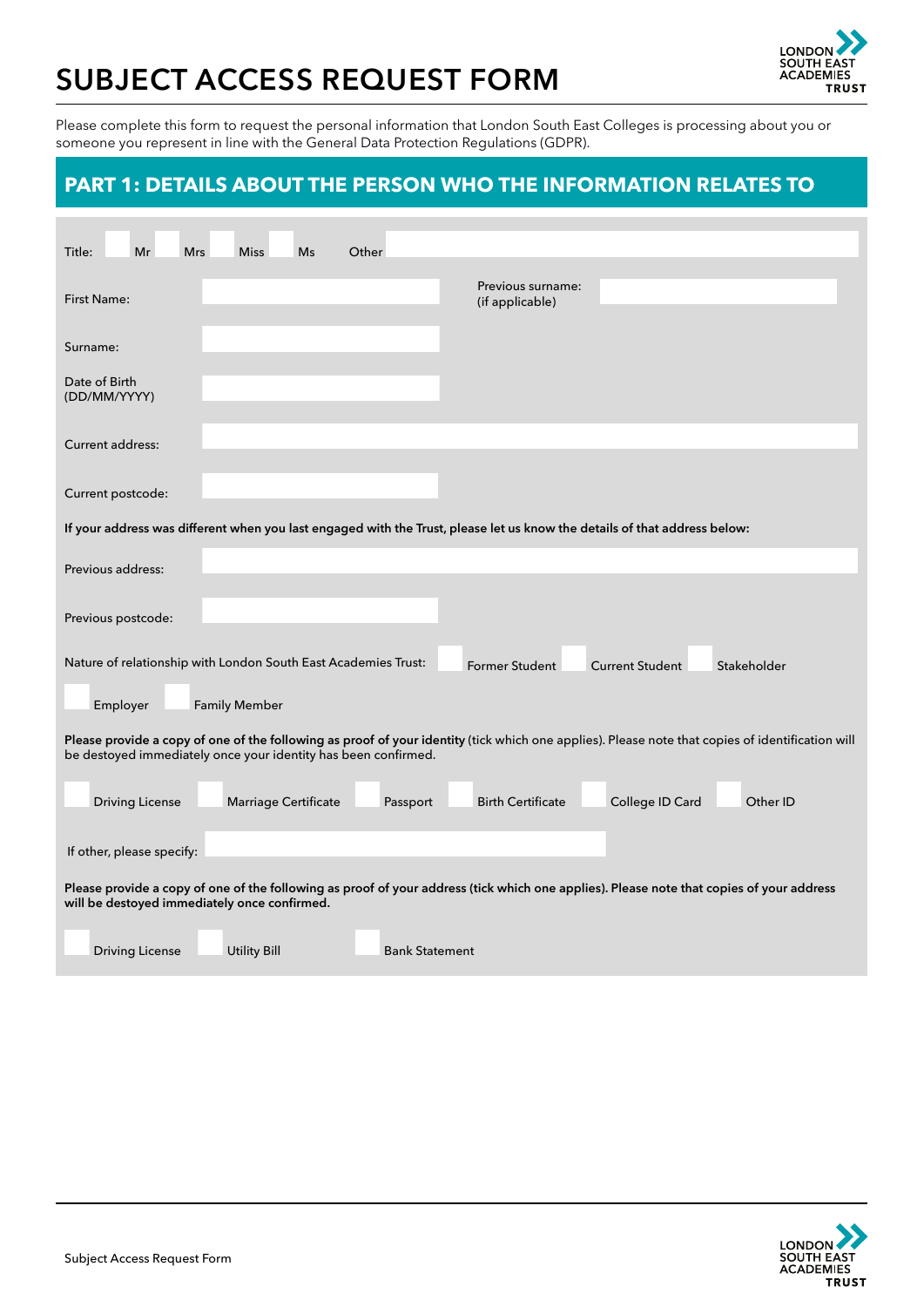#### **PART 2 - ARE YOU REQUESTING INFORMATION ABOUT YOU (I.E ARE YOU THE DATA SUBJECT)? PLEASE TICK WHICH ONE APPLIES.**

Yes, the information I'm requesting is about me, **please complete the below and go to part 4**

No, the information I'm requesting is about someone else - **if so please go to part 3**

Please provide details of the information you require:

### **PART 3 - ONLY TO BE COMPLETED BY PERSONS ACTING ON BEHALF OF THE DATA SUBJECT, WHO IS IDENTIFIED IN PART 1**

| Mr<br>Miss<br>Title:<br>Mrs<br>Ms<br>Other                                                                                    |
|-------------------------------------------------------------------------------------------------------------------------------|
| First Name:                                                                                                                   |
| Surname:                                                                                                                      |
| Address:                                                                                                                      |
| Postcode:                                                                                                                     |
| Please provide a copy of one of the following as proof of your identity (tick which one applies).                             |
| <b>Driving License</b><br>Other<br>If other, please specify:<br>Passport                                                      |
| As you need to have legal authority to request the data subject's information, please provide a copy of ONE of the following: |
| If other, please<br>Letter of<br>Lasting power of<br>Other<br>authority<br>specify:<br>attorney                               |
| Please provide details of the information you require:                                                                        |
|                                                                                                                               |
|                                                                                                                               |
|                                                                                                                               |
|                                                                                                                               |
|                                                                                                                               |